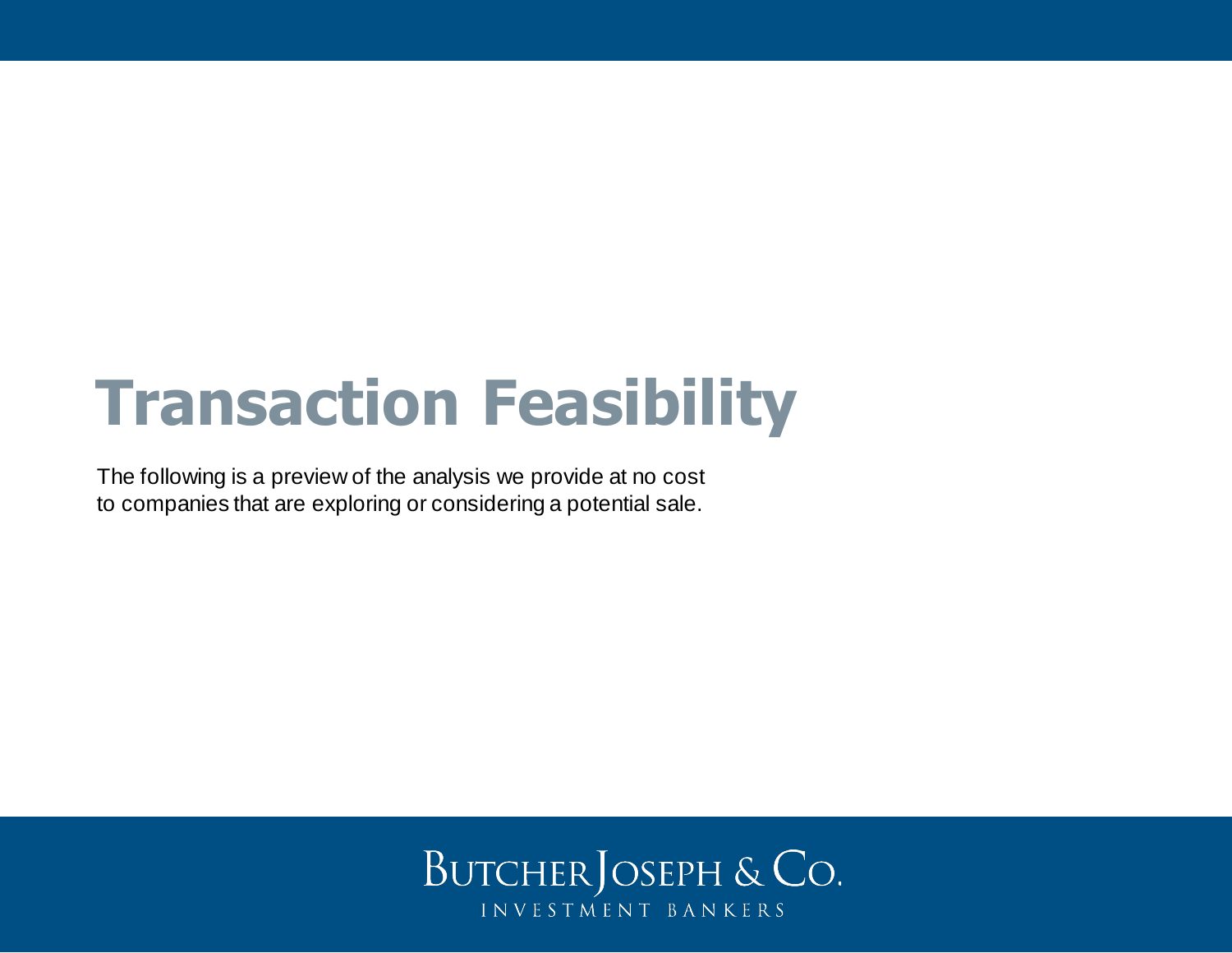# **PRELIMINARY FEASIBILITY ANALYSIS**

ButcherJoseph offers prospective clients a feasibility analysis that provides preliminary insights into the structural alternatives of a contemplated transaction, as well as an outline and timeline for a process

#### **FEASIBILITY ANALYSIS COMPONENTS**

- Prioritized transaction objectives and considerations
- **EXECUTE:** Structural options given any exogenous constraints
- Potential valuation range by alternatives considered
- Potential financing structures, terms and sources
- Analysis of basic incentive plans for key employees
- Pro forma capital structure metrics
- Projected valuation and return outcomes
- Benchmarking and comparison of alternatives
- Discussion of structuring and governance issues
- Process outline and timeline

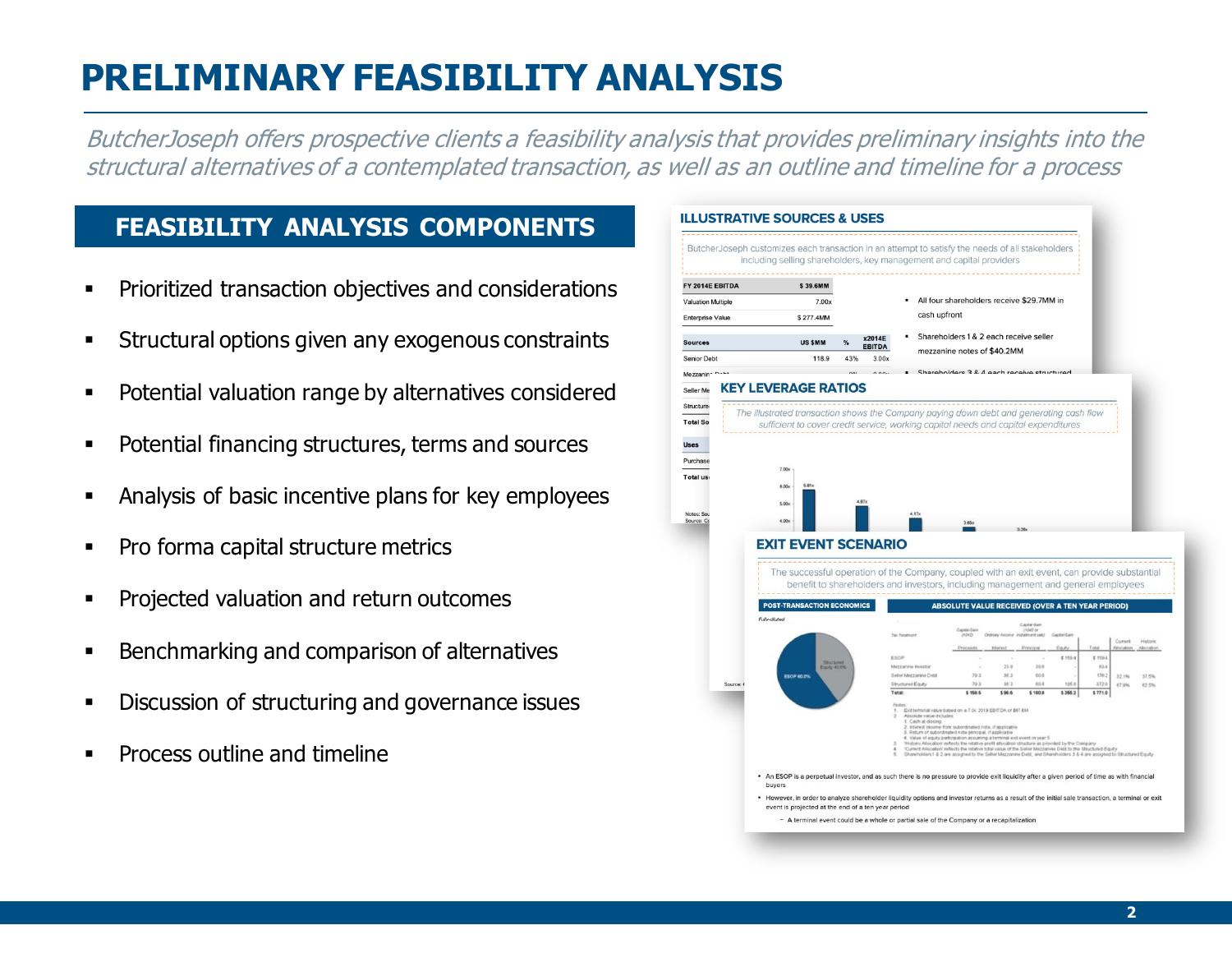# **TRANSACTION SUMMARY**

The following hypothetical transaction illustrates a common structure used in transactions of this type



#### **I. Transaction Objectives**

- Provide a structured exit, succession planning for current shareholders
- **Continued management involvement**
- Economic interest in Company and participation in second exit

# Ind

#### **II. Illustrated Transactions**

- Sale of the Company to an ESOP
	- − ESOP: Purchases 100% of existing Company shares
	- − Funded through a combination of third-party debt and seller debt

#### **III. Future Considerations**

- **•** The continuing health of the Company
- **E.** Shareholders' and investors' returns
- Overall cost of capital
- Alignment of incentives
- **·** Incremental financial stress



#### **IV. Terminal Event**

- For model purposes, assumed to occur in five or ten years
- A terminal event is typically a recapitalization of the company in five to ten years to raise incremental debt to repay the remaining seller note balance and facilitate liquidity for the warrants
- Occasionally, the terminal event is a partial or full sale of the Company wherein all stakeholders (management, ESOP, noteholders, and warrant holders) receive liquidity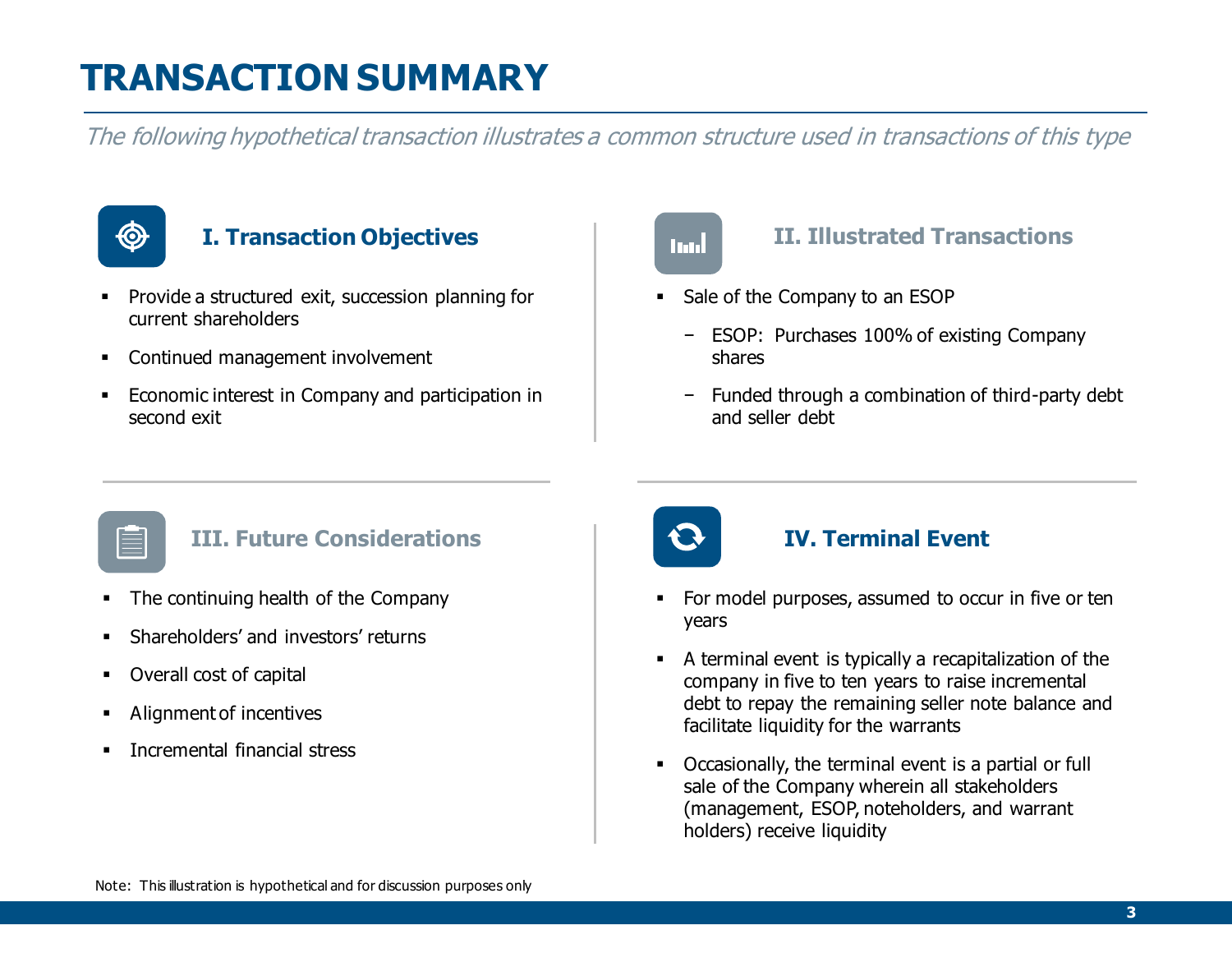# **ILLUSTRATIVE SOURCES & USES**

ButcherJoseph customizes each transaction in an attempt to satisfy the needs of all stakeholders including selling shareholders, key management and capital providers

| 2017E EBITDA            | \$6.1 MM  |
|-------------------------|-----------|
| (x) Valuation multiple  | 6.0x      |
| <b>Enterprise Value</b> | \$36.6 MM |
| Less: Net Debt          | (1.6)     |
| <b>Equity Value</b>     | \$35.0 MM |

| <b>Sources</b>           | <b>US \$MM</b> | %               | <b>XEBITDA</b> |
|--------------------------|----------------|-----------------|----------------|
| Senior debt              | 12.2           | 33 <sup>%</sup> | 2.0x           |
| Seller subordinated debt | 24.4           | 67%             | 4.0x           |
| <b>Total Sources</b>     | 36.6           | $100\%$         | 6.0x           |

| <b>Uses</b>               | <b>US \$MM</b> | $\%$    |
|---------------------------|----------------|---------|
| Purchase of equity (100%) | 35.0           | 96%     |
| Repay existing net debt   | 1.6            | 4%      |
| <b>Total Uses</b>         | 36.6           | $100\%$ |

- The transaction is financed through a combination of senior debt and seller subordinated debt from the shareholders
- Shareholders receive \$10.6 MM in cash upfront funded by senior debt
- Shareholders receive subordinated debt principal investment of \$24.4 MM and warrants for 35% of diluted equity
- Seller debt can be customized to fit the needs of various shareholders
- Ultimately, the value of the Company is negotiated between the trustee and shareholders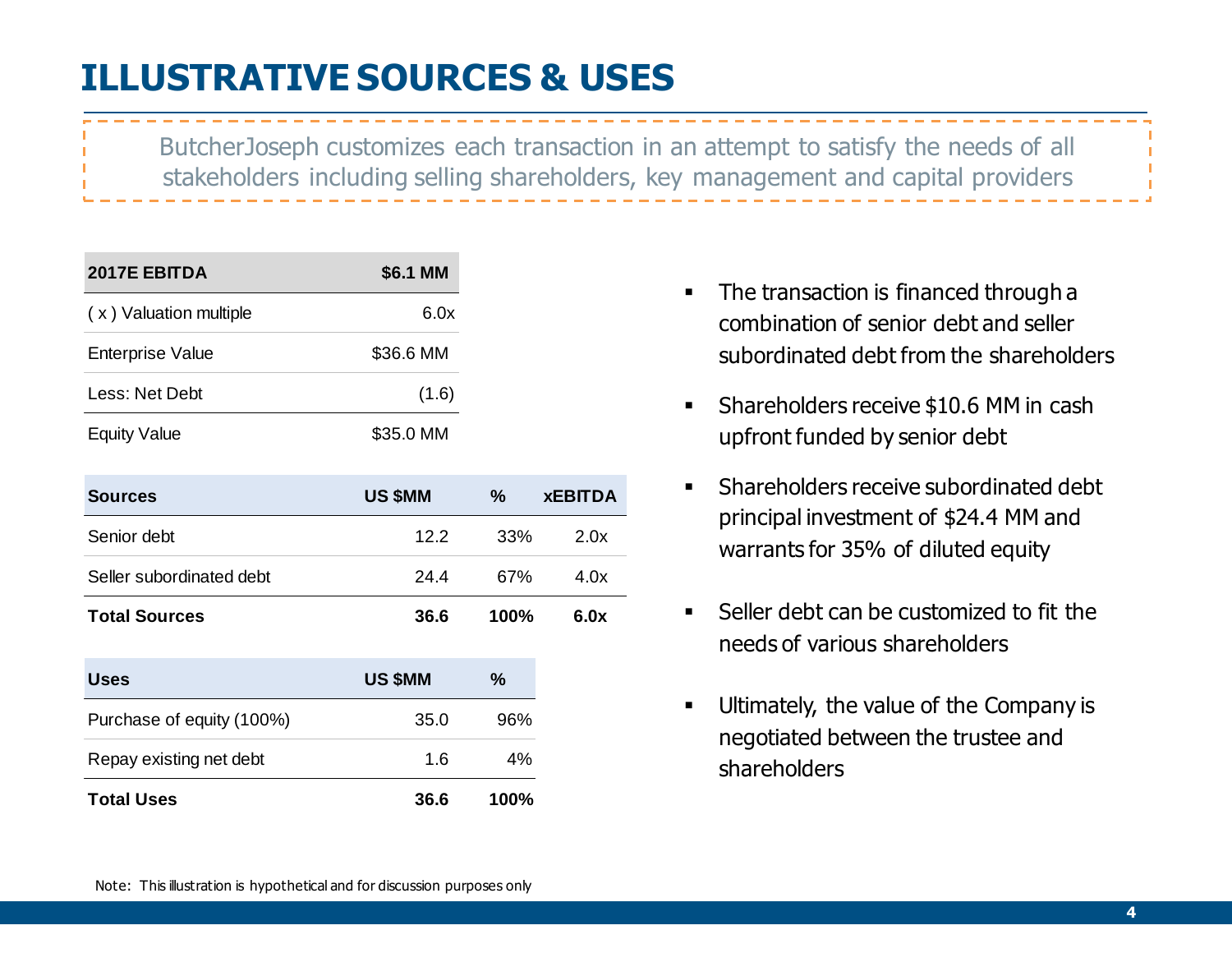### **PRELIMINARY VALUATION ASSESSMENT SUMMARY**



Note: This illustration is hypothetical and for discussion purposes only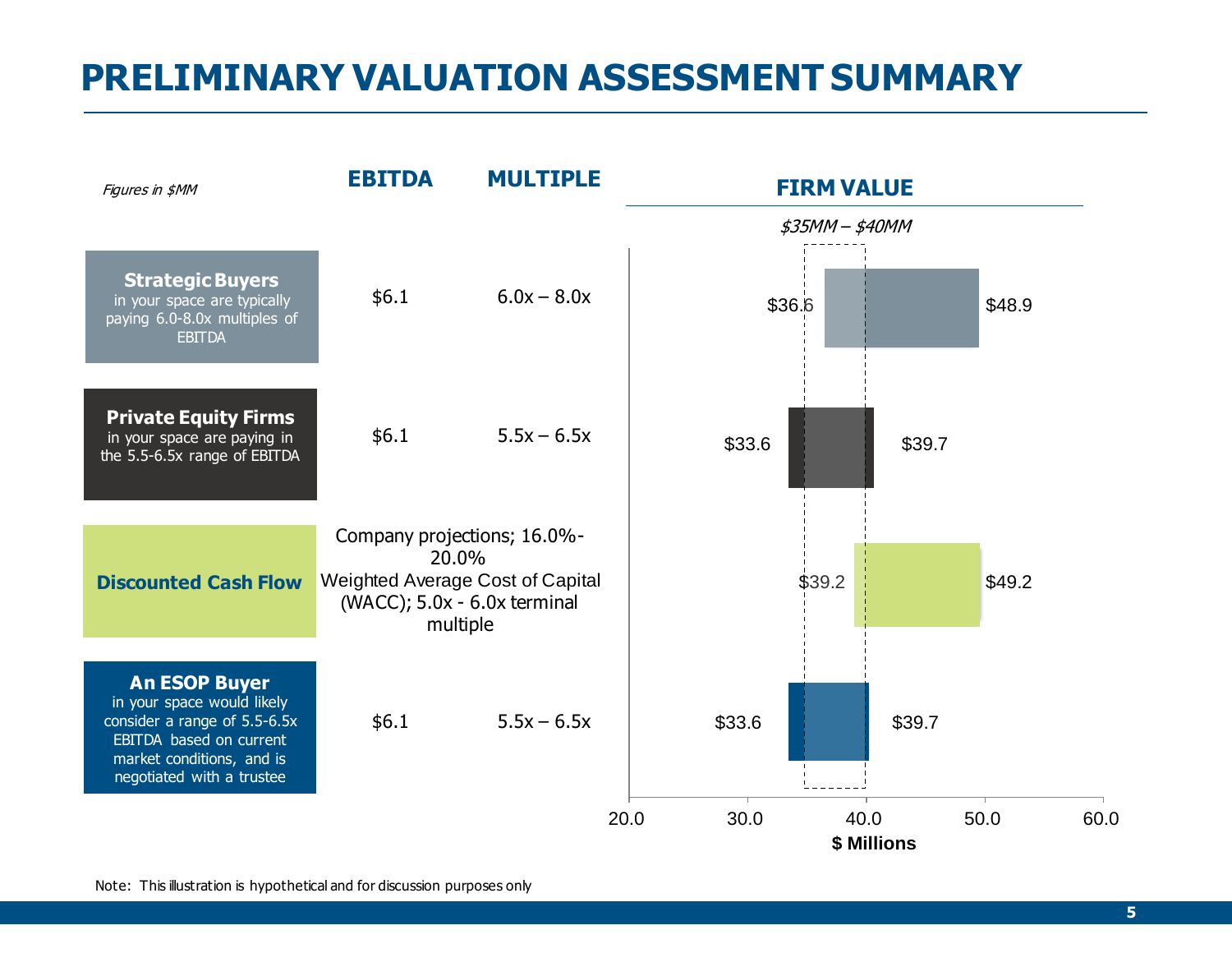### **ILLUSTRATIVE GENERAL EMPLOYEE & KEY EXECUTIVE EXAMPLES**

- When the company performs as expected, there is a significant benefit to management and employees, with **no investment required**
	- − Note the illustrated amounts are contingent upon a number of factors, including the company achieving projected earnings growth
- The **allocation** mechanism is assumed to be the "comp-to-comp" safe harbor method
	- − This method assumes the number of shares allocated to an eligible ESOP participant (an individual) each year is determined by the percentage of that individual's compensation as a percentage of the Company total, applied to the number of ESOP shares allocated that year
	- − Many clients, however, elect to use a points system whereby an individual's tenure at the Company is also considered along with his/her percentage of total compensation
- The value in employees' accounts **vests** over time, ensuring that employees who leave do not receive the benefit that accrues to long term employees
- The value that accrues annually to the employee accounts is a function of the amortization of the "inside loan." We have assumed a **30-year amortization**

#### **Interests of management and employees are fully aligned with the ESOP structure**

| <b>Salary Level</b> | <b>Individual ESOP</b>   |
|---------------------|--------------------------|
|                     | <b>Balance in Year 5</b> |
| \$30,000            | \$11,608                 |
| 50,000              | 19,346                   |
| 70,000              | 27,085                   |
| 90,000              | 34,823                   |
| 110,000             | 42,561                   |
| 130,000             | 50,300                   |
| \$150,000           | \$58,038                 |